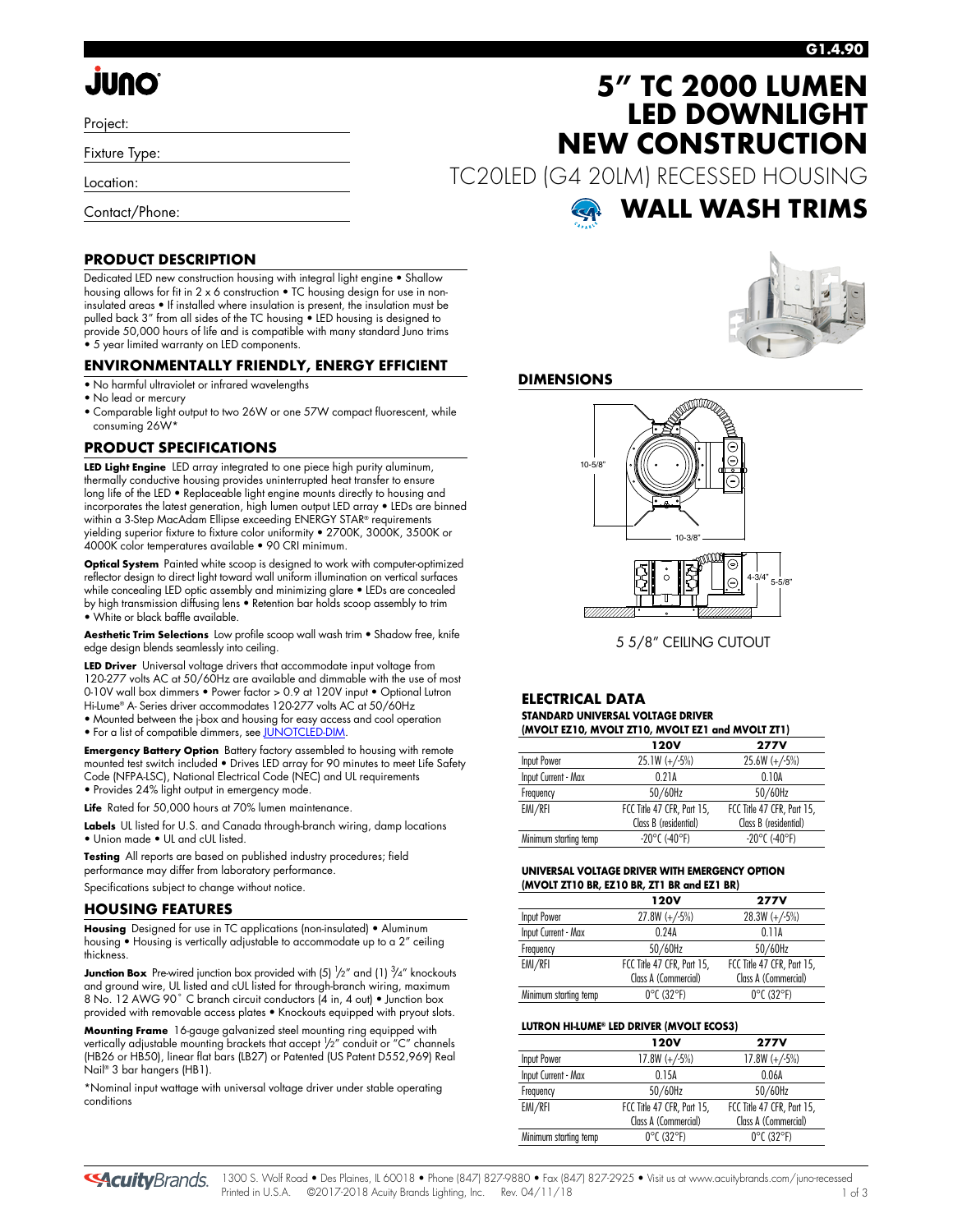A+ Capable options indicated by this color background

# **5" TC 2000 LUMEN LED DOWNLIGHT NEW CONSTRUCTION**

TC20LED (G4 20LM) RECESSED HOUSING

# **WALL WASH TRIMS**

**ORDERING INFORMATION** Housing and trim can be ordered together or separate, but will always ship separately.

**Example:** TC20LED G4 20LM 27K 90CRI MVOLT ZT BR

| <b>Series</b>  | <b>Generation</b>               |    | Lumens       |             | <b>Color Temperature</b> |                     | <b>CRI</b> |                  | Voltage/Driver |                    |                                                                                                   |                   |                                              |                  |                                             |
|----------------|---------------------------------|----|--------------|-------------|--------------------------|---------------------|------------|------------------|----------------|--------------------|---------------------------------------------------------------------------------------------------|-------------------|----------------------------------------------|------------------|---------------------------------------------|
| <b>TC20LED</b> | 5" LED Downlight Non-IC Housing | G4 | Generation 4 | <b>20LM</b> | 2000 Nominal Lumens      | 2700K<br>27K        |            | 90+ CRI<br>90CRI |                | <b>MVOLT ZT10</b>  | Multi-Volt (120-277), 0-10V, 10% dim                                                              |                   |                                              |                  |                                             |
|                |                                 |    |              |             |                          | 3000K<br><b>30K</b> |            |                  |                | <b>MVOLT ZT1</b>   | Multi-Volt (120-277), 0-10V, 1% dim                                                               |                   |                                              |                  |                                             |
|                |                                 |    |              |             |                          | 35K                 | 3500K      |                  |                |                    |                                                                                                   | <b>MVOLT EZ10</b> | Multi-Volt (120-277), eldoLED 0-10V, 10% dim |                  |                                             |
|                |                                 |    |              |             |                          | <b>40K</b>          | 4000K      |                  |                |                    |                                                                                                   |                   |                                              | <b>MVOLT EZ1</b> | Multi-Volt (120-277), eldoLED 0-10V, 1% dim |
|                |                                 |    |              |             |                          |                     |            |                  |                | <b>MVOLT ECOS3</b> | Multi-Volt (120-277), Lutron Hi-Lume A series 3 wire<br>fluorescent controls and Lutron Ecosystem |                   |                                              |                  |                                             |

|    | <b>Emergency Battery</b> | <b>Territory</b> |                |
|----|--------------------------|------------------|----------------|
| BR | <b>Emergency Battery</b> | <b>CP</b>        | Chicago Plenum |

Note: Chicago Plenum (CP) is not available with emergency option (BR) Note: Lutron driver (MVOLT ECOS3) is not available with emergency battery pack (BR)

**Trim/Description** 



213G3 WWH 5" Wall Wash Scoop Trim - White Baffle, White Trim Ring **213G3 BWH** 5" Wall Wash Scoop Trim - Black Baffle, White Trim Ring

Trim Size: 6 1 /4" O.D.

Note: In Canada, when insulation is present, Type IC fixtures must be used

**Accessories** (ordered separately)

| <b>Catalog Number</b> | <b>Description</b>                         |
|-----------------------|--------------------------------------------|
| HB1                   | Two 13 1/2" - 25" Real Nail® 3 bar hangers |
| <b>HB26</b>           | Two 26" C-channel bar hangers              |
| <b>HB50</b>           | Two 50" C-channel bar hangers              |
| <b>LB27</b>           | Two 27" linear bar hangers                 |
|                       |                                            |